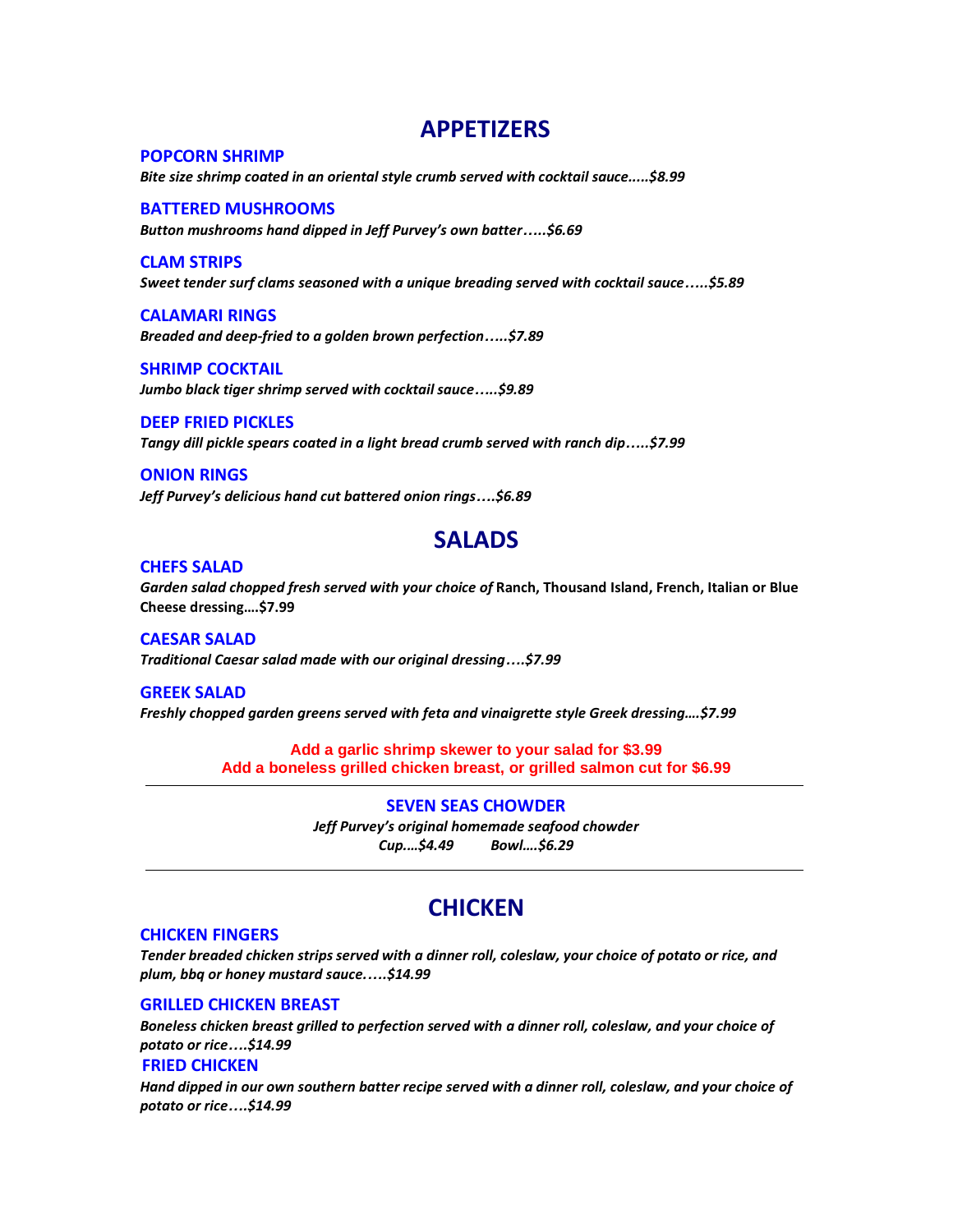# **FISH & CHIPS**

*HADDOCK is our fish of choice, with its mild flavor, moist and flaky texture it matches Jeff Purvey's original recipe, and hand dipped tradition, served with a dinner roll, creamy coleslaw and our fresh cut fries. (to substitute fries for:* **poutine, sweet potato fries or salad add \$1.99***)*

#### **FISH AND CHIPS**

*Jeff Purvey's famous hand dipped one piece fish and chip….\$11.89 Two pieces….. \$16.99*

**TWO FISH ONLY** *Two pieces of Jeff Purvey's famous hand dipped fish….\$13.89*

### **SENIORS SPECIAL** *Seniors portion of our famous hand dipped fish and chip, includes coffee or tea…..\$10.89*

**HALIBUT FISH AND CHIPS**

*One hand dipped piece.…..\$16.99 Two hand dipped pieces…..\$26.49*

# **SPECIALTIES OF THE HOUSE**

**All of the House specialties are served with a dinner roll, coleslaw and your choice of potato or rice. (To substitute fries for:** *poutine, sweet potato fries or salad add \$1.99***)**

#### **FILLET OF SOLE PICKEREL**

*From the East coast this is a mild white fish Done in a bread crumb or hand hand dipped …..\$15.29 dipped in our original batter…..\$17.49* **GRILLED WILD SALMON FILLET DEEP SEA SCALLOPS** 

*…..\$14.99 add dill sauce….\$1.99 sea scallops…..\$18.49*

*Golden brown sweet tender surf clams Bit size fish tossed in a bread crumb in a unique breading served and golden fried….\$15.99 cocktail sauce…..\$13.49* **POACHED FISH PIECES1**

*Served on a bun, your choice of fish, with Chef salad and your choice of grilled salmon or grilled chicken breast...\$13.49 dressing…..\$15.49*

*Our grilled salmon done to perfection Sweet delicious hand dipped* 

### **CLAM STRIPS BREADED FISH PIECES**

**BUNWICH** *Pieces of poached fish served*

#### **ONCE AROUND THE KITCHEN**

*Choose any three of the following: Fish, Jumbo Shrimp, Scallops, Clam strips, or Chicken strips…..\$20.49*

*Battered jumbo shrimp served with cocktail Bite size shrimp in oriental style sauce…..\$16.49 crumb with cocktail sauce… \$14.99*

#### **JUMBO SHRIMPS POPCORN SHRIMP**

**COCONUT SHRIMP GRILLED GARLIC SHRIMP**

*Sweet breaded coconut shrimps with cocktail Marinated skewers of garlic shrimps sauce…..\$16.49 with cocktail sauce…..\$15.99*

**Mix and Match any three shrimp above for only \$18.99**

*Order your fish the way you like it…..battered or breaded! \*Have it grilled (add \$1.00)\**